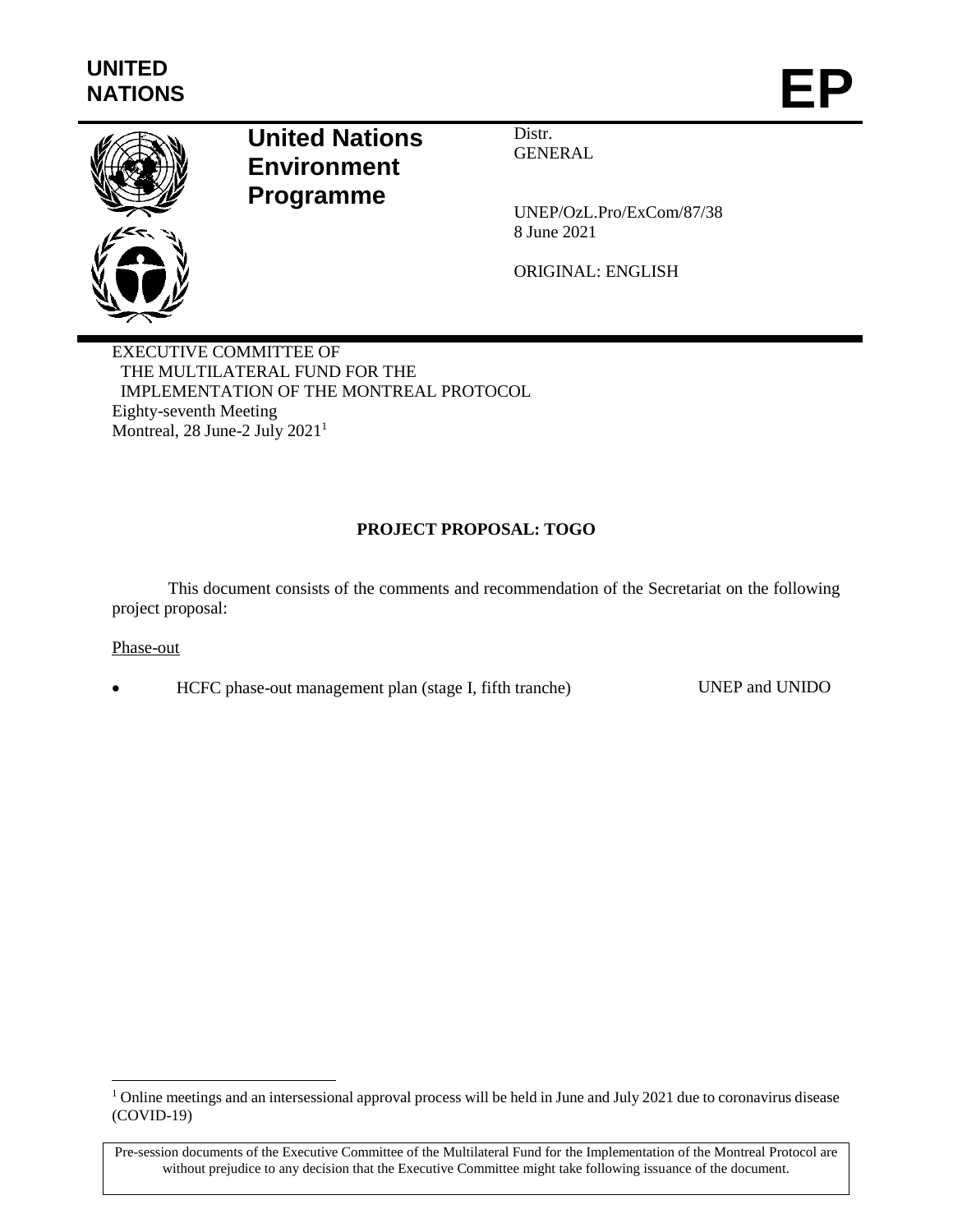## **PROJECT EVALUATION SHEET – MULTI-YEAR PROJECTS**

| <b>Togo</b>                                  |                    |                         |                        |  |  |  |  |  |
|----------------------------------------------|--------------------|-------------------------|------------------------|--|--|--|--|--|
| (I) PROJECT TITLE                            | <b>AGENCY</b>      | <b>MEETING APPROVED</b> | <b>CONTROL MEASURE</b> |  |  |  |  |  |
| HCFC phase-out plan (stage I)                | UNEP (lead), UNIDO | 62 <sup>nd</sup>        | 35% by 2020            |  |  |  |  |  |
|                                              |                    |                         |                        |  |  |  |  |  |
| (II) LATEST ARTICLE 7 DATA (Annex C Group I) |                    | Year: 2020              | 10.88 (ODP tonnes)     |  |  |  |  |  |

| (III) LATEST COUNTRY PROGRAMME SECTORAL DATA (ODP tonnes) |         |      |          |               |         |         |         | <b>Year: 2020</b> |
|-----------------------------------------------------------|---------|------|----------|---------------|---------|---------|---------|-------------------|
| <b>Chemical</b>                                           | Aerosol | ∀oam | Fire-    | Refrigeration | Solvent | Process | .ab use | Total sector      |
|                                                           |         |      | fighting |               |         | agent   |         | consumption       |

|           |  | fighting |               |           | agent | consumption |
|-----------|--|----------|---------------|-----------|-------|-------------|
|           |  |          | Manufacturing | Servicing |       |             |
| HCFC-22   |  |          |               | 10.65     |       | 10.65       |
| HCFC-142b |  |          |               | 0.23      |       | 0.23        |
|           |  |          |               |           |       |             |

| (IV) CONSUMPTION DATA (ODP tonnes)                                                  |     |            |  |  |  |  |  |
|-------------------------------------------------------------------------------------|-----|------------|--|--|--|--|--|
| 20.0<br>Starting point for sustained aggregate reductions:<br>2009 - 2010 baseline: |     |            |  |  |  |  |  |
| <b>CONSUMPTION ELIGIBLE FOR FUNDING (ODP tonnes)</b>                                |     |            |  |  |  |  |  |
| Already approved:                                                                   | 7.0 | Remaining: |  |  |  |  |  |

|              | (V) BUSINESS PLAN          | 2021   | <b>Total</b> |  |  |
|--------------|----------------------------|--------|--------------|--|--|
| <b>UNEP</b>  | ODS phase-out (ODP tonnes) | 0.70   | 0.70         |  |  |
|              | Funding (US \$)            | 71.190 | 71.190       |  |  |
| <b>UNIDO</b> | ODS phase-out (ODP tonnes) |        |              |  |  |
|              | Funding (US \$)            |        |              |  |  |

|                                                                            | <b>(VI) PROJECT DATA</b> |                  | 2010    | 2011     | 2012     | 2013     | 2014           | 2015           | 2016         | 2017      | 2018         | 2019     | 2020*    | 2021     | 2022     | <b>Total</b> |
|----------------------------------------------------------------------------|--------------------------|------------------|---------|----------|----------|----------|----------------|----------------|--------------|-----------|--------------|----------|----------|----------|----------|--------------|
| <b>Montreal Protocol</b><br>consumption limits                             |                          | n/a              | n/a     | n/a      | 20.0     | 20.0     | 18.0           | 18.0           | 18.0         | 18.0      | 18.0         | 13.0     | 13.0     | 13.0     | n/a      |              |
| Maximum allowable<br>consumption (ODP tonnes)                              |                          |                  | n/a     | n/a      | n/a      | 20.0     | 20.0           | 18.0           | 18.0         | 18.0      | 18.0         | 18.0     | 13.0     | 13.0     | 13.0     | n/a          |
| Agreed<br>funding                                                          | <b>UNEP</b>              | Project<br>costs | 70,000  | $\Omega$ | $\Omega$ | 45,000   | $\theta$       | $\theta$       | 62,000       | $\Omega$  | 40,000       |          | 0 63,000 | $\Omega$ | $\Omega$ | 280,000      |
| $(US \$                                                                    |                          | Support<br>costs | 9,100   | $\theta$ | 0        | 5,850    | $\theta$       | $\theta$       | 8,060        | $\theta$  | 5,200        | $\Omega$ | 8,190    | $\Omega$ | $\Omega$ | 36,400       |
|                                                                            | <b>UNIDO</b>             | Project<br>costs | 200,000 | $\theta$ | $\Omega$ | $\Omega$ | $\Omega$       | $\Omega$       | 150,000      | $\theta$  | $\Omega$     | $\theta$ | $\Omega$ | $\Omega$ | $\Omega$ | 350,000      |
|                                                                            |                          | Support<br>costs | 15,000  | $\theta$ | $\theta$ | $\Omega$ | $\Omega$       | $\theta$       | 11,250       | $\theta$  | $\Omega$     | $\Omega$ | $\Omega$ | $\Omega$ | $\theta$ | 26,250       |
| Funds approved<br>by ExCom $(US \$ )                                       |                          | Project<br>costs | 270,000 | $\Omega$ | $\theta$ | 45,000   | $\theta$       | $\theta$       |              | 0 212,000 |              | 0 40,000 | $\Omega$ | $\Omega$ | $\Omega$ | 567,000      |
|                                                                            |                          | Support<br>costs | 24,100  | $\Omega$ | $\theta$ | 5,850    | $\overline{0}$ | $\overline{0}$ | $\mathbf{0}$ | 19,310    | $\mathbf{0}$ | 5,200    | $\Omega$ | $\Omega$ | $\Omega$ | 54,460       |
| <b>Total funds</b><br>requested for<br>approval at this<br>meeting $(US \$ |                          | Project<br>costs |         |          |          |          |                |                |              |           |              |          |          | 63,000*  |          | 63,000       |
|                                                                            | Support<br>costs         |                  |         |          |          |          |                |                |              |           |              |          | 8,190    |          | 8,190    |              |

\* The fifth tranche should have been submitted in 2020.

**Secretariat's recommendation:** For blanket approval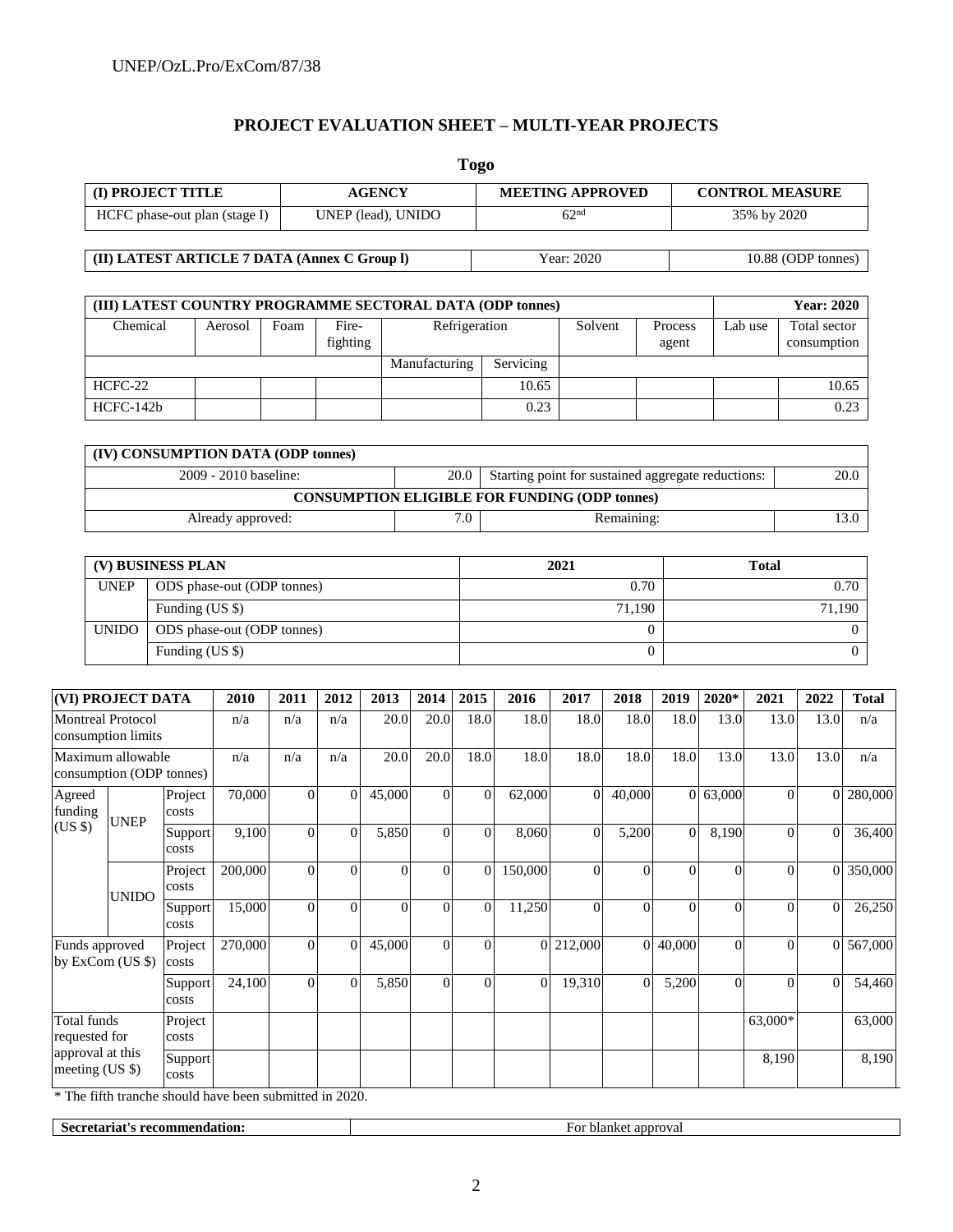## **PROJECT DESCRIPTION**

1. On behalf of the Government of Togo, UNEP as the lead implementing agency, has submitted a request for funding for the fifth and final tranche of stage I of the HCFC phase-out management plan (HPMP), at the amount of US \$63,000, plus agency support costs of US \$8,190 for UNEP only.<sup>2</sup> The submission includes a progress report on the implementation of the fourth tranche and the tranche implementation plan for 2021 to 2023.

#### Report on HCFC consumption

2. The Government of Togo reported a consumption of 10.88 ODP tonnes of HCFC in 2020, which is 46 per cent below the HCFC baseline for compliance. The 2016-2020 HCFC consumption is shown in Table 1.

| <b>HCFC</b>               | 2016     | 2017   | 2018   | 2019   | 2020   | <b>Baseline</b> |
|---------------------------|----------|--------|--------|--------|--------|-----------------|
| Metric tonnes (mt)        |          |        |        |        |        |                 |
| HCFC-22                   | 280.00   | 272.00 | 258.00 | 248.26 | 193.61 | 362.60          |
| $HCFC-142b$               | 0        |        |        | 6.19   | 3.60   |                 |
| Total (mt)                | 280.00   | 272.00 | 258.00 | 254.45 | 197.21 | 362.60          |
| <b>ODP</b> tonnes         |          |        |        |        |        |                 |
| HCFC-22                   | 15.40    | 14.96  | 14.19  | 13.66  | 10.65  | 20.00           |
| HCFC-142b                 | $\Omega$ |        |        | 0.40   | 0.23   |                 |
| <b>Total (ODP tonnes)</b> | 15.40    | 14.96  | 14.19  | 14.06  | 10.88  | 20.00           |

**Table 1. HCFC consumption in Togo (2016-2020 Article 7 data)**

3. Until 2019, HCFC-22 was the only substance consumed in the country and was used solely in the refrigeration servicing sector. That consumption has been steadily decreasing given the implementation of HPMP activities resulting in improved servicing practices, and a reduction in the import of HCFC-22-based equipment. In contrast, the import of R-410A-based equipment has been increasing. Starting in 2019, the country also reported consuming small quantities of HCFC-142b, contained in  $R-406a^3$  and used as a drop-in for CFC-12-based equipment.

#### *CP implementation report*

4. The Government of Togo reported HCFC sector consumption data under the 2020 CP implementation report which is consistent with the data reported under Article 7 of the Montreal Protocol.

#### Progress report on the implementation of the fourth tranche of the HPMP

#### *Legal framework*

l

5. The HCFC licensing and quota system is operating effectively, with quotas being established since 2013. Together with other members of the West-African Economic and Monetary Union, the Government is planning to implement, under stage II of the HPMP, a ban on the import of HCFC-based refrigeration and air-conditioning (RAC) equipment, first banning used equipment and then new equipment.

<sup>&</sup>lt;sup>2</sup> As per the letter of 8 April 2021 from the Ministry of the Environment and Forest Resources of Togo to the Secretariat.

<sup>3</sup> HCFC-142b (41 per cent), HCFC-22 (55 per cent) and R-600a (4 per cent).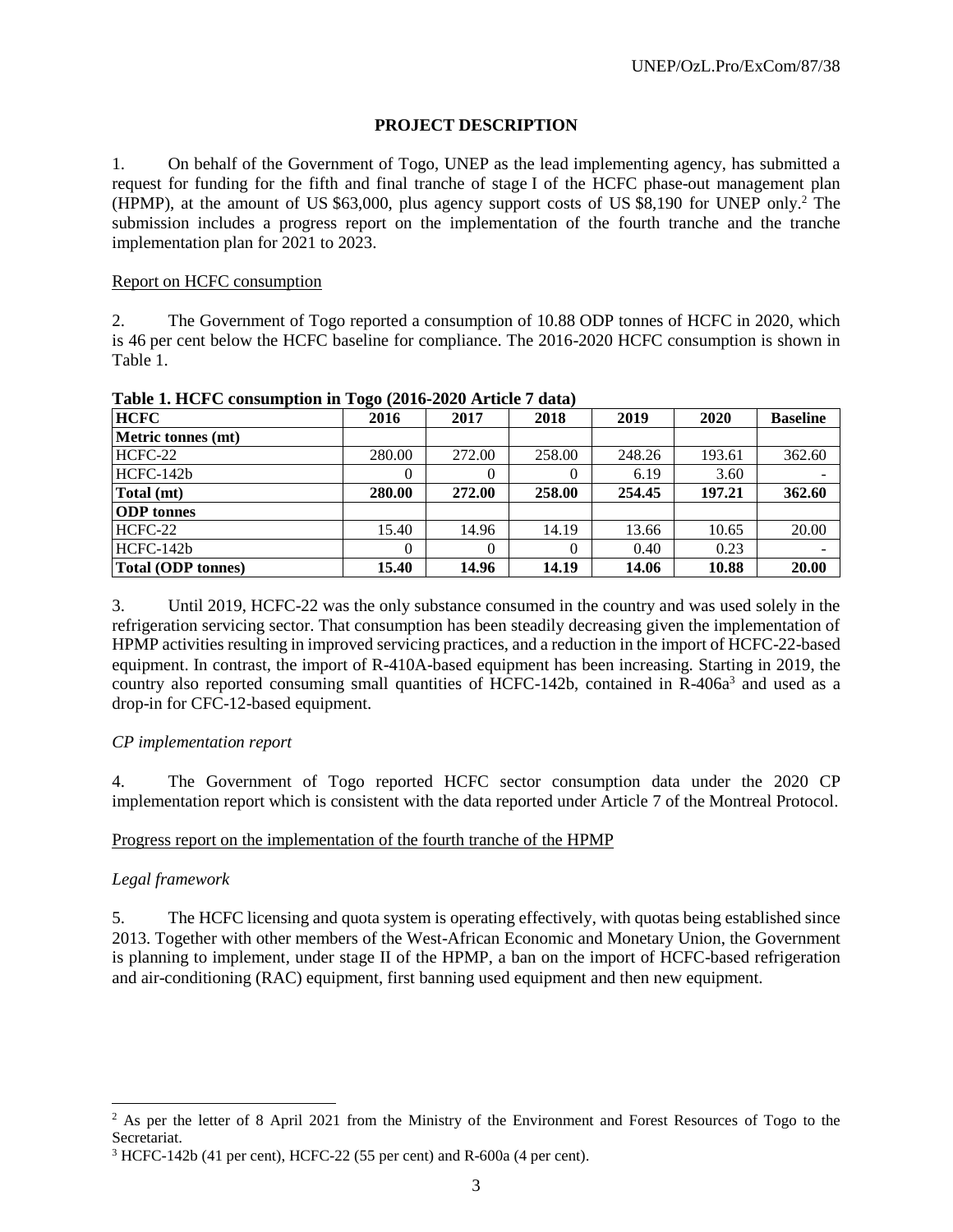6. The Government of Togo ratified the Kigali Amendment on 8 March 2018; an interministerial decree was adopted in March 2021 that includes provisions for licensing and data reporting for the import, export and distribution of HFCs. The national ozone unit (NOU) was preparing an assessment of training needs to implement those provisions, and will be finalized by July 2021.

## *Refrigeration servicing sector*

- 7. The following activities were implemented during the fourth tranche of the HPMP:
	- (a) Training of 45 customs and enforcement officers, of which 10 were women, on the identification of HCFCs, HFCs, hydrocarbon-based refrigerants (HCs) and blends, and on the licensing and quota system to control illegal trade of controlled substances. A second workshop to train a further 30 customs officers, of which six were women, was delayed due to the COVID-19 pandemic and was held on 29 May 2021;
	- (b) Seven workshops where 175 refrigeration technicians including seven women were trained on good refrigeration servicing practices, including recovery and recycling; maintaining the energy efficiency of RAC equipment through good servicing practices; and safe handling of HCs, including the installation and servicing of R-290 air-conditioning (AC) units; and
	- (c) Development of guidelines for the installation and use of R-290 AC units, and purchase and installation of 70 R-290 AC units to three beneficiaries of the financial incentive programme.

## *Project implementation and monitoring*

8. Funding of US \$7,000 was disbursed for the recruitment of two consultants (one refrigeration and one customs expert) to assist the NOU in the monitoring of the implementation of the HPMP activities, including data collection.

## Level of fund disbursement

9. As of March 2021, of the US \$567,000 approved so far, US \$555,736 had been disbursed (US \$207,000 for UNEP and US \$348,736 for UNIDO) as shown in Table 2. The balance of US \$11,264 will be disbursed in 2021.

| <b>Tranche</b> |                  | <b>UNEP</b> | <b>UNIDO</b> | <b>Total</b> | Disbursement rate $(\% )$ |
|----------------|------------------|-------------|--------------|--------------|---------------------------|
| First tranche  | Approved         | 70,000      | 200,000      | 270,000      | 100                       |
|                | Disbursed        | 70,000      | 200,000      | 270,000      |                           |
|                | Approved         | 45,000      |              | 45,000       | 100                       |
| Second tranche | Disbursed        | 45,000      |              | 45,000       |                           |
| Third tranche  | Approved         | 62,000      | 150,000      | 212,000      | 99                        |
|                | Disbursed        | 62,000      | 148,736      | 210,736      |                           |
| Fourth tranche | Approved         | 40,000      |              | 40,000       | 75                        |
|                | Disbursed        | 30,000      |              | 30,000       |                           |
| <b>Total</b>   | Approved         | 217,000     | 350,000      | 567,000      | 98                        |
|                | <b>Disbursed</b> | 207,000     | 348,736      | 555,736      |                           |

## **Table 2. Financial report of stage I of the HPMP for Togo (US \$)**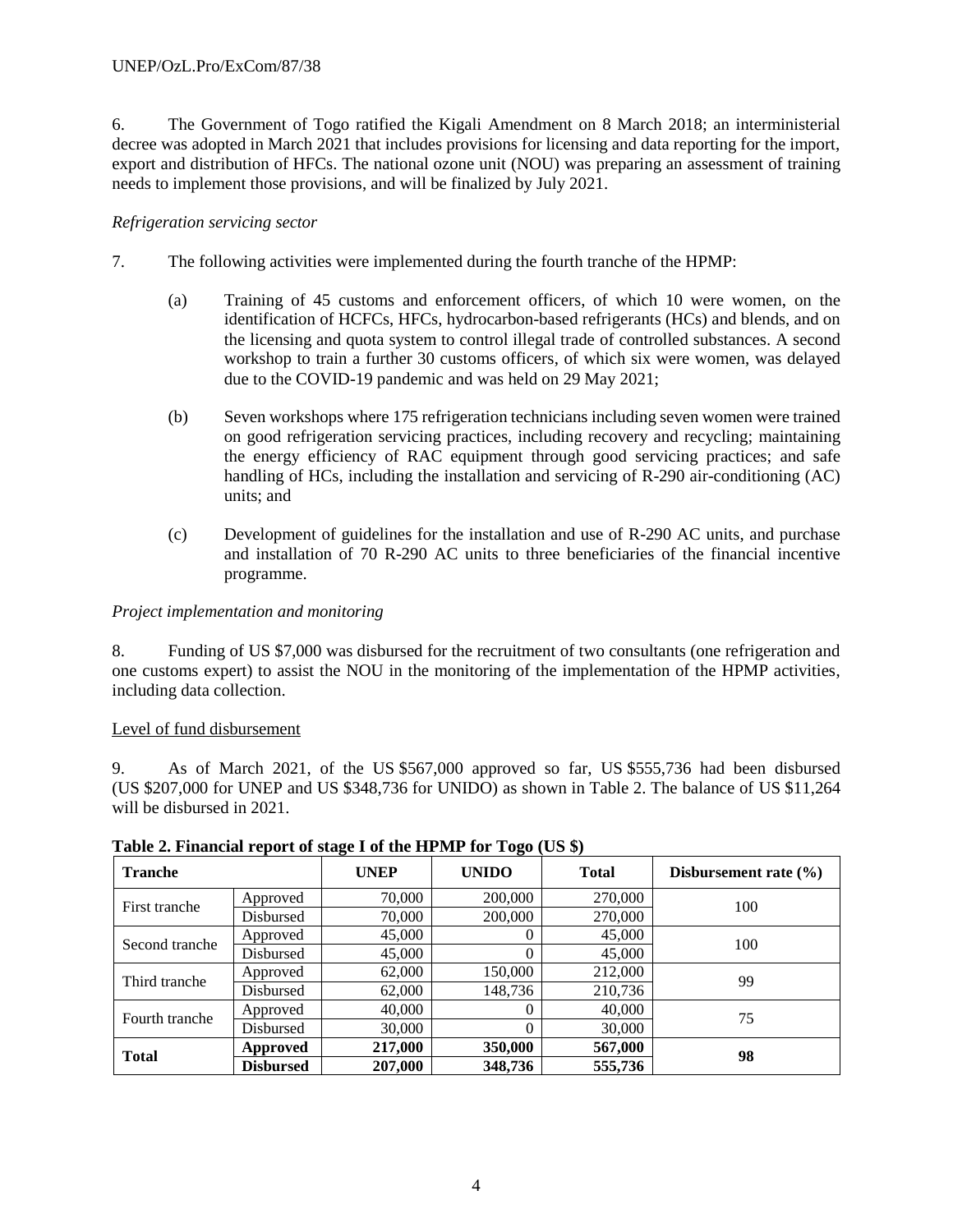### Implementation plan for the fifth and final tranche of the HPMP

- 10. The following activities will be implemented between May 2021 and June 2023:
	- (a) Six workshops to train a further 140 customs and enforcement officers on the identification of HCFCs, HFCs, HCs and blends, and on the licensing and quota system to control illegal ODS trade, of which two workshops for 40 customs and enforcement officers are planned for 28 and 30 June 2021 (UNEP) (US \$25,000, plus US \$7,000 from the previous tranche);
	- (b) Five workshops to train a further 200 refrigeration technicians on good refrigeration servicing practices, including recovery and recycling; maintaining the energy efficiency of RAC equipment through good servicing practices; and safe handling of HCs, including the installation and servicing of R-290 AC units (UNEP) (US \$25,000); and
	- (c) Project implementation and monitoring (UNEP): for the recruitment of two consultants (one refrigeration and one customs expert) (US \$10,000) and for staff travel, including travel and reporting on the training for customs officers (US \$3,000, plus US \$3,000 from the previous tranche).

## **SECRETARIAT'S COMMENTS AND RECOMMENDATION**

## **COMMENTS**

#### Progress report on the implementation of the fourth tranche of the HPMP

#### *Legal framework*

11. The Government of Togo has already issued HCFC import quotas for 2021 at 10.01 ODP tonnes, which is lower than the Montreal Protocol control targets.

#### *Refrigeration servicing sector*

12. The financial incentive programme to facilitate the introduction of R-290 AC units at three beneficiaries has been operationally completed. UNIDO had been unable to procure the R-290 AC units from an Article 5 manufacturer that had established an R-290 AC manufacturing line with support from the Multilateral Fund; the equipment was instead procured from an Article 5 manufacturer that had established its manufacturing line without support from the Multilateral Fund. With the completion of the financial incentive programme, UNEP was not aware of any other end-users that purchased or expressed an interest in purchasing R-290 AC units, though private consumers in the country had purchased R-290 AC units. In line with decision 84/84(d), UNIDO will submit a detailed report on the results of the financial incentive programme as part of the stage II submission.

#### Completion of stage I

13. The completion date for stage I of the HPMP is 31 December 2021. However, due to delays resulting from the COVID-19 pandemic, the Government of Togo was only able to submit the funding request of the last tranche (due in 2020) to the 87<sup>th</sup> meeting. On this basis, the Government is requesting an extension of the date of completion to 31 December 2023. The Secretariat supports this extension on the understanding that no further extensions will be requested, and notes the efforts by the Government, UNEP and UNIDO to implement activities under the HPMP notwithstanding the challenges brought about by the COVID-19 pandemic. Stage II of the HPMP will be submitted by the  $89<sup>th</sup>$  meeting.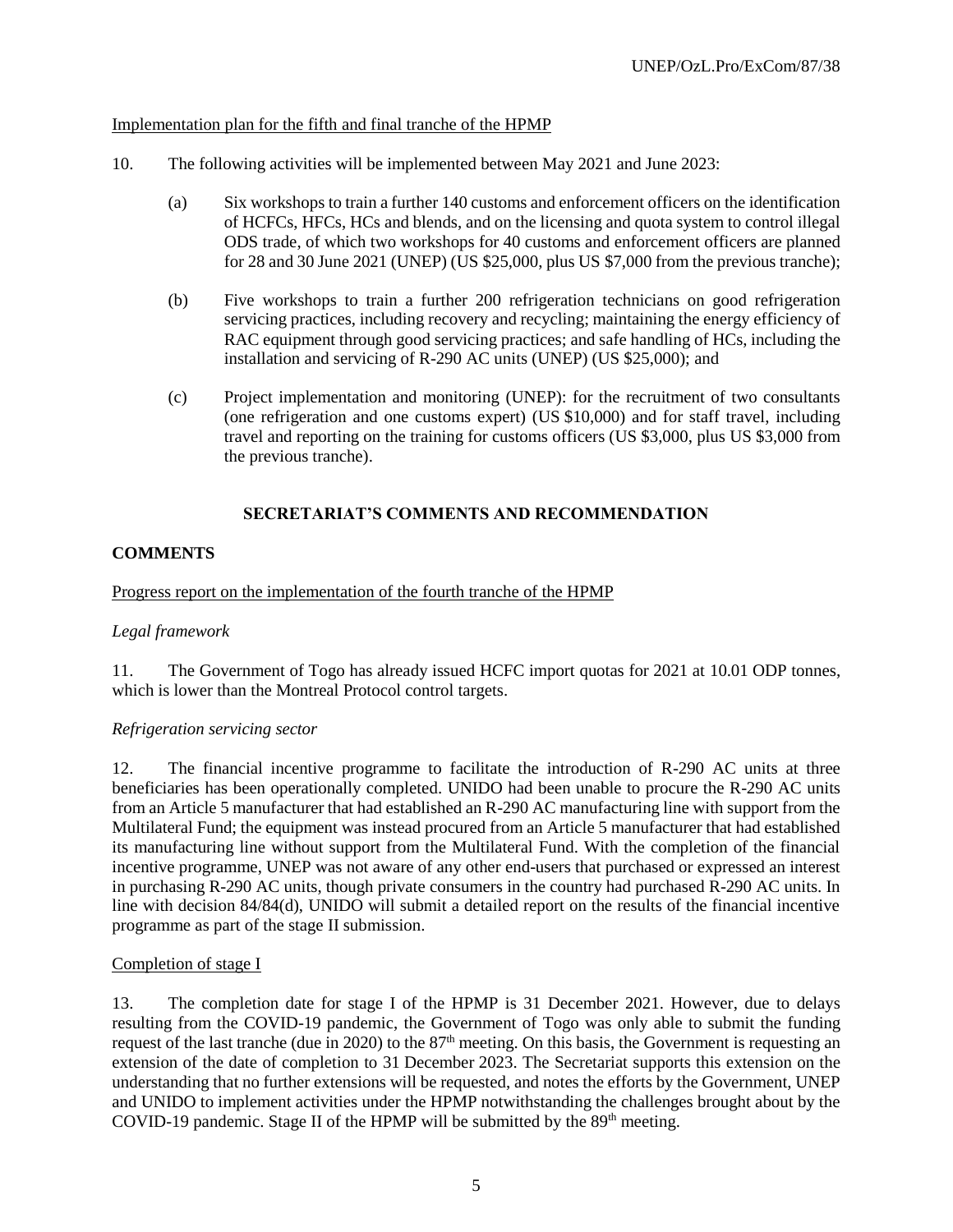## Gender policy implementation<sup>4</sup>

14. The country has started tracking gender in the trainings of customs officers and refrigeration technicians during the implementation of the fourth tranche, which will continue during the implementation of the fifth tranche. The Government intends to increase the integration of gender in the implementation of the HPMP activities.

### Sustainability of the HCFC phase-out

15. The Government has included the compliance obligations under the Montreal Protocol, including those related to HCFCs and other ODS that have already been phased out, in the curricula of environment inspectors and customs officers. The country implemented a ban on the import of ODS that have already been phased out and equipment containing such substances; training of customs officers and awareness activities for importers and the public are undertaken to ensure the implementation of the ban and that licenses and quotas are not provided for ODS that have already been phased out. At the  $83<sup>rd</sup>$  meeting, it was reported that customs had found numerous instances of counterfeit refrigerants, where HCFC-22 or HFC-134a were mislabelled; since then, customs, which continues to monitor imports of refrigerants, has not found any further such instances of counterfeit refrigerants. While the country does not yet have an RAC technician certification programme, expected to be established under stage II, the capacity of technicians has been strengthened at seven training institutions and one centre of excellence for which equipment was provided under the HPMP; that training includes the safe handling of flammable refrigerants. The implementation of the financial incentive programme is intended to facilitate the introduction into the market of a long-term, sustainable alternative through the introduction of R-290 AC units at selected beneficiaries.

### Conclusion

16. The Government of Togo has established a licensing and quota system for the control of HCFC imports and exports and the system is being effectively enforced. Togo has been in compliance with the control targets set in its Agreement with the Executive Committee, with 2020 consumption already 46 per cent below the HCFC baseline for compliance. Training has been provided to technicians to enable good servicing practices and the servicing of equipment using low-GWP alternatives. Notwithstanding the challenges of the COVID-19 pandemic and an associated delay in the implementation of some activities, implementation has continued and the disbursement rate has reached 98 per cent for the total funds approved and 75 per cent for the fourth tranche. The approval of the fifth tranche and extension of stage I of the HPMP will allow continued successful implementation of the HPMP and compliance of the country with its targets under the Montreal Protocol.

## **RECOMMENDATION**

 $\overline{a}$ 

- 17. The Fund Secretariat recommends that the Executive Committee:
	- (a) Takes note of the progress report on the implementation of the fourth tranche of stage I of the HCFC phase-out management plan (HPMP) for Togo; and
	- (b) Approves, on an exceptional basis, the extension of the date of completion of stage I of the HPMP for Togo to 31 December 2023, given delay in implementing phase-out activities due to the COVID-19 pandemic, and on the understanding that no further extension of project implementation would be requested.

<sup>&</sup>lt;sup>4</sup> Decision 84/92(d) requested bilateral and implementing agencies to apply the operational policy on gender mainstreaming throughout the project cycle.